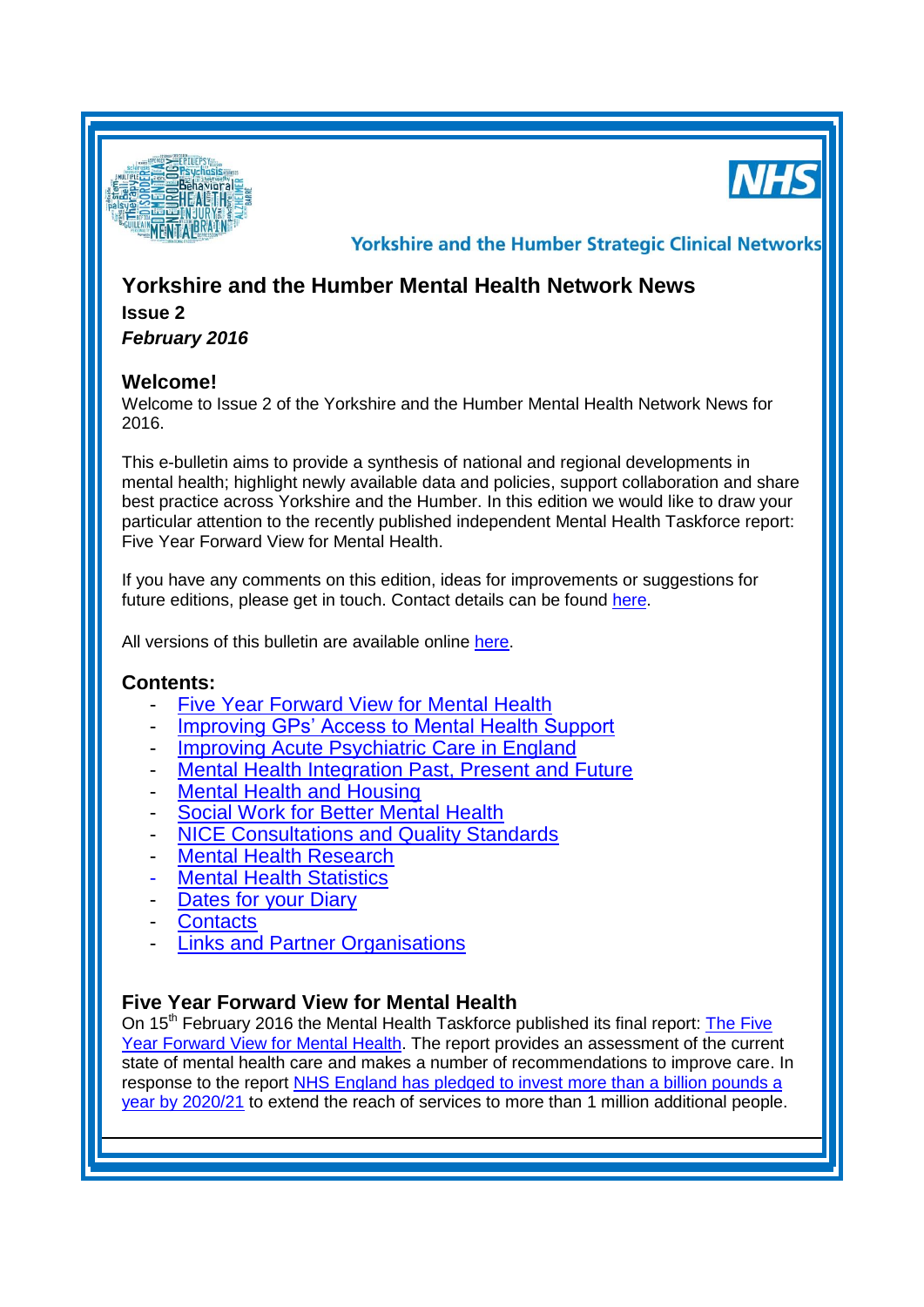The report can be read in full [here](https://www.england.nhs.uk/wp-content/uploads/2016/02/Mental-Health-Taskforce-FYFV-final.pdf) or a summary document produced by the NHS Confederation can be viewed [here.](http://www.nhsconfed.org/resources/2016/02/the-five-year-forward-view-for-mental-health)

#### <span id="page-1-0"></span>**Improving GPs' Access to Mental Health Support**

NHS England, in partnership with NHS Arden & Greater East Midlands Commissioning Support Unit, has launched a market engagement exercise to gain further insight into how GP access to mental health support can be best provided. NHS England are aware that increasing pressures in GP practices are one cause for GPs leaving the profession and are keen to ensure the right support is in place for practitioners to maintain their mental wellbeing in the workplace. For further information please click [here.](https://www.england.nhs.uk/2016/02/gp-mental-health-support-pin/)

## <span id="page-1-1"></span>**Improving Acute Psychiatric Care in England**

The Royal College of Psychiatrists has published a report of the findings of an independent commission which identified that, nationally, access to acute care for severely ill adult mental health patients is inadequate and that there were also issues with admissions to psychiatric wards and in providing alternative care and treatment in the community. The report: [Old Problems, New Solutions: Improving Acute Psychiatric Care](http://www.caapc.info/#!publications/cgbd)  [for Adults in England](http://www.caapc.info/#!publications/cgbd) states that these problems are interconnected and need to be jointly tackled.

#### <span id="page-1-2"></span>**Mental Health Integration Past, Present and Future**

Mersey Care NHS Trust Integrated Care Demonstrator Site Project and NHS North West Health Education Workforce Transformation Initiative have published a report "*Mental Health Integration Past, Present and Future: A Report of National Survey into Mental Health Integration in England*". The report examines, via a comprehensive survey, the impact of change on the integration of health and social care in mental health services.

To read the report in full please click [here.](https://s3-eu-west-1.amazonaws.com/rbi-communities/wp-content/uploads/sites/7/2016/02/Mental-Health-Integration-In-England-National-Survey-Report-00000002.pdf?utm_source=The%20King%27s%20Fund%20newsletters&utm_medium=email&utm_campaign=6755429_HMP%202016-02-12&dm_i=21A8,40SIT,FLWT3F,EKAFJ,1)

#### <span id="page-1-3"></span>**Mental Health and Housing**

The Mental Health Foundation has published a report on "*Mental Health and Housing*" focussing on different approaches to housing people with mental ill health and makes recommendations to ensure appropriate accommodation is available and provided to those in need.

To read the report in full please click [here.](https://www.mentalhealth.org.uk/publications/mental-health-and-housing)

#### <span id="page-1-4"></span>**Social Work for Better Mental Health**

The Department of Health has recently released 3 new guidance documents to assist with the improvement of social work across the mental health sector and to ensure recognition for the value social work can bring in improving mental wellbeing.

The documents are accessible via the following links:

- [Social Work for Better Mental Health: A Strategic Statement.](https://www.gov.uk/government/uploads/system/uploads/attachment_data/file/495500/Strategic_statement_-_social_work_adult_mental_health_A.pdf)
- [How are we doing? A Self-Assessment and Improvement Resource.](https://www.gov.uk/government/uploads/system/uploads/attachment_data/file/495510/How_are_we_doing_-_social_work_adult_mental_health_A.pdf)
- Making the Difference Together [Guidance on Gathering and Using Feedback](https://www.gov.uk/government/uploads/system/uploads/attachment_data/file/495517/Making_the_difference_together_-_social_work_adult_mental_health_A.pdf)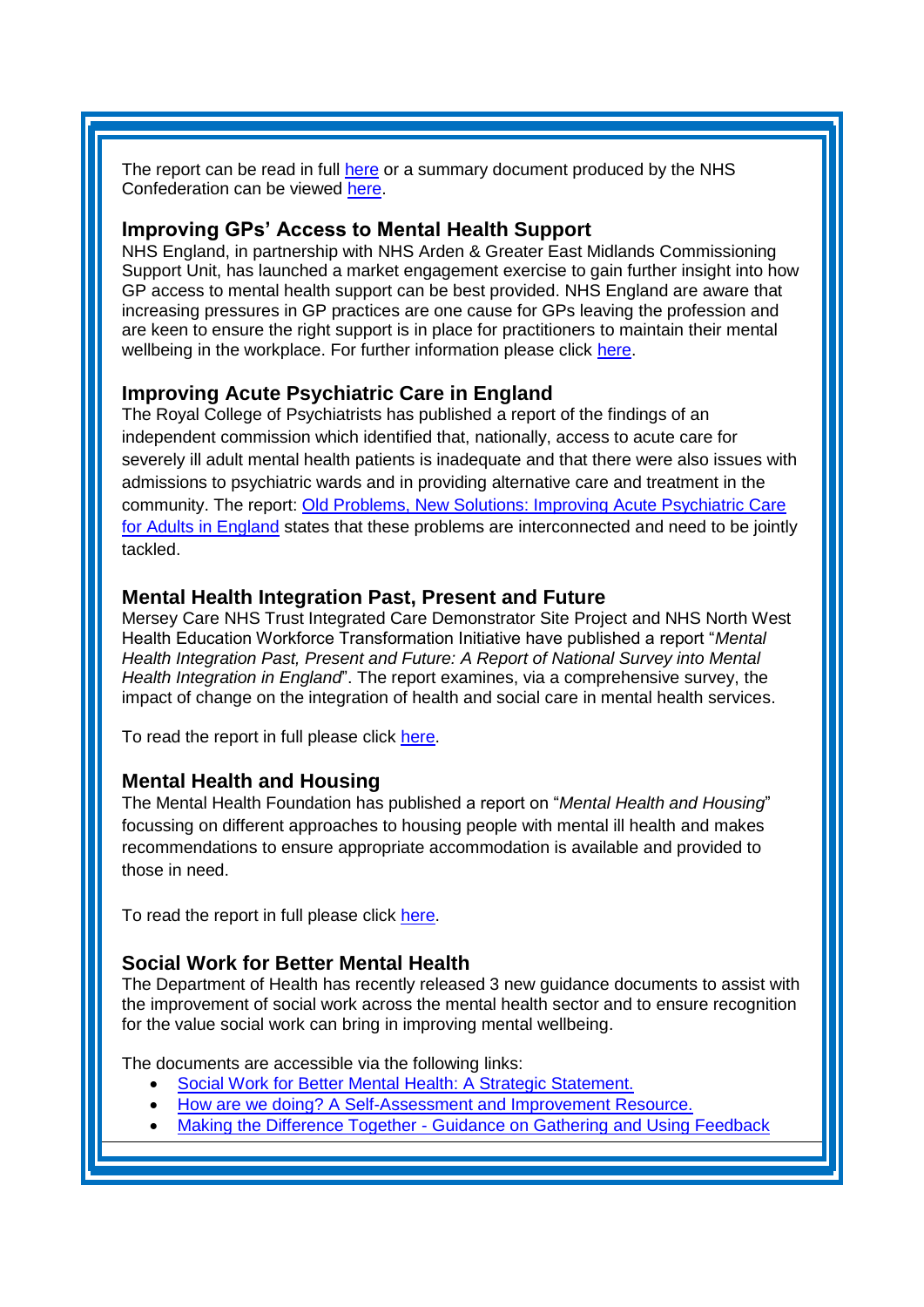#### [from Service Users.](https://www.gov.uk/government/uploads/system/uploads/attachment_data/file/495517/Making_the_difference_together_-_social_work_adult_mental_health_A.pdf)

#### <span id="page-2-1"></span>**NICE Consultations and Quality Standards**

NICE has launched a **consultation on potential new indicators**, which closes on 29 February 2016. Included in the consultation are potential new indicators on learning disabilities and autism.

To read and comment on the consultation please click [here.](https://www.england.nhs.uk/2016/02/gp-mental-health-support-pin/)

NICE has recently released **Quality Standard QS115: Antenatal and Postnatal Mental Health**. The quality standard covers the recognition, assessment, care and treatment of mental health problems in women during pregnancy and the postnatal period. To read the quality standard in full click [here.](http://www.nice.org.uk/guidance/qs115)

#### <span id="page-2-2"></span>**Mental Health Research:**

The National Institute for Health Research (NIHR) has recently published the findings from two of its recent studies into depression and care planning and co-ordination. Further information can be accessed via the links below:

- [Clinical Effectiveness and Cost-Effectiveness of Cognitive Behavioural Therapy as](http://www.nets.nihr.ac.uk/projects/hta/0640402)  [an Adjunct to Pharmacotherapy for Treatment-Resistant Depression in Primary](http://www.nets.nihr.ac.uk/projects/hta/0640402)  [Care: The CoBalT Randomised Controlled Trial.](http://www.nets.nihr.ac.uk/projects/hta/0640402)
- [Cross-National Comparative Mixed-Methods Case Study of Recovery-Focused](http://www.journalslibrary.nihr.ac.uk/__data/assets/pdf_file/0017/161072/FullReport-hsdr04050.pdf?utm_source=The%20King%27s%20Fund%20newsletters&utm_medium=email&utm_campaign=6771340_HMP%202016-02-16&dm_i=21A8,414SS,FLWT3F,EKUUJ,1)  [Mental Health Care Planning and Co-ordination: Collaborative Care Planning](http://www.journalslibrary.nihr.ac.uk/__data/assets/pdf_file/0017/161072/FullReport-hsdr04050.pdf?utm_source=The%20King%27s%20Fund%20newsletters&utm_medium=email&utm_campaign=6771340_HMP%202016-02-16&dm_i=21A8,414SS,FLWT3F,EKUUJ,1)  [Project \(COCAPP\).](http://www.journalslibrary.nihr.ac.uk/__data/assets/pdf_file/0017/161072/FullReport-hsdr04050.pdf?utm_source=The%20King%27s%20Fund%20newsletters&utm_medium=email&utm_campaign=6771340_HMP%202016-02-16&dm_i=21A8,414SS,FLWT3F,EKUUJ,1)

#### <span id="page-2-3"></span>**Mental Health Statistics**

The following statistics have recently been released please click on the links to review further:

- [Mental Health Community Teams Activity Quarter 3 \(December 2015\)](https://www.gov.uk/government/statistics/mental-health-community-teams-activity-for-quarter-ending-december-2015)
- [UK Suicides Registered in 2014](https://www.gov.uk/government/statistics/uk-suicides-registered-in-2014)

#### **Dates for your Diary!**

- Thursday 3 March, 13:30-16:00, **EIP Network Meeting**, The Hilton Hotel, York
- <span id="page-2-0"></span>Tuesday 15 March, 10:00-16:00, **IAPT Data Workshop**, Novotel, Leeds.
- Thursday 21 April, 10:00-16:00, **IAPT Recovery Workshop**, The Met Hotel, Leeds.
- Thursday 12 May, 09:30-12:00, **IAPT Providers Network**, The Leeds Club, Leeds.
- Thursday 12 May, 12:45-16:00, **IAPT Demand and Capacity Workshop**, The